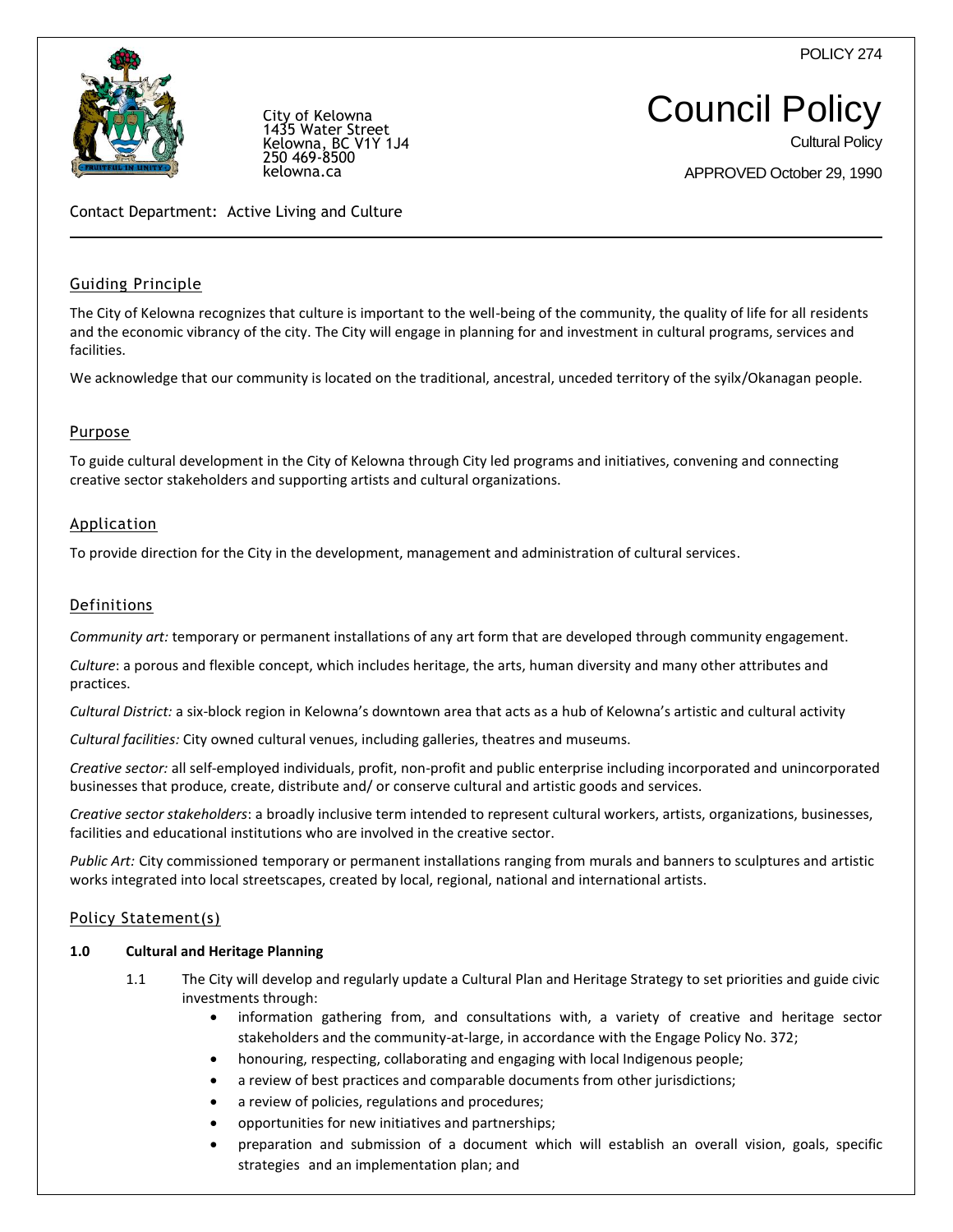- ongoing implementation, monitoring and evaluation.
- 1.2 In partnership with local Indigenous governments, organizations and artists, the City is committed to working collectively to develop and implement a framework for including the voice of Indigenous artists and cultural leaders in the creative sector, thereby providing an opportunity to enhance the representation of Indigenous art and artists within the City.
- 1.3 The City is committed to developing and enhancing mutually beneficial partnerships that support the development of cultural programs, services and facilities.

## **2.0 Land Use**

- 2.1 The City will:
	- consider the opportunities to enable the development of affordable live/work spaces and studios for artists to attract and retain cultural workers;
	- explore opportunities for including cultural facilities and spaces when reviewing and/or submitting land use applications within Urban Centres;
	- work to ensure appropriate and supportive zoning and mixed-use developments, amenities, development and design to create a vibrant and economically sustainable Cultural District;
	- determine how cultural infrastructure and activity can be extended to residents at the neighbourhood level throughout Kelowna;
	- incorporate a high level of aesthetic treatment including public art, as well as opportunities for programmed and spontaneous cultural events and activities in the design of public spaces creating cultural identity;
	- create conservation plans and implementation strategies for City-owned heritage properties to maintain the importance of conserving heritage buildings, structures and landscapes; and
	- continue to support and recognize the established heritage conservation areas of Abbott Street and Marshall Street in order to preserve and share the history of the community.

#### **3.0 Economic Development**

- 3.1 Creative sector stakeholders are central to developing prosperity in Kelowna therefore, the City will provide appropriate and supportive policies, zoning, amenities and other forms of support which foster the creation of artists' production spaces, presentation and performance venues, as well as retail and other commercial land uses that complement culture.
- 3.2 Marketing is integral to the creative sector and the ongoing success of cultural activity in Kelowna therefore, the City, in partnership with the creative sector, will continue to support and/or develop, as appropriate, awareness of the creative sector, specifically in the Cultural District, through marketing and promotion initiatives.
- 3.3 The City will foster a dynamic environment for heritage and cultural tourism and continue to support and/or develop, partnerships, programs, events, and facilities which will increase tourism visitation and revenue. Working in partnership with stakeholders of the tourism sector will be integral to this work.
- 3.4 The City of Kelowna is committed to building the capacity and viability of the creative sector.

# **4.0 Cultural Facilities**

- 4.1 The City may, through non-market leases, funding support, or other means, enter into arrangements with qualified third parties for the operation, maintenance and programming of City-owned cultural facilities.
- 4.2 Through innovative approaches and ongoing partnerships, the City will establish a future direction for the development or redevelopment of cultural facilities.

## **5.0 Funding Support**

5.1 The City is dedicated to fostering a rich and vibrant creative sector in our community by supporting cultural events, projects and organizations that align with the Cultural Plan and Heritage Strategy. The City provides funding support in accordance with the Community Grant Policy 380.